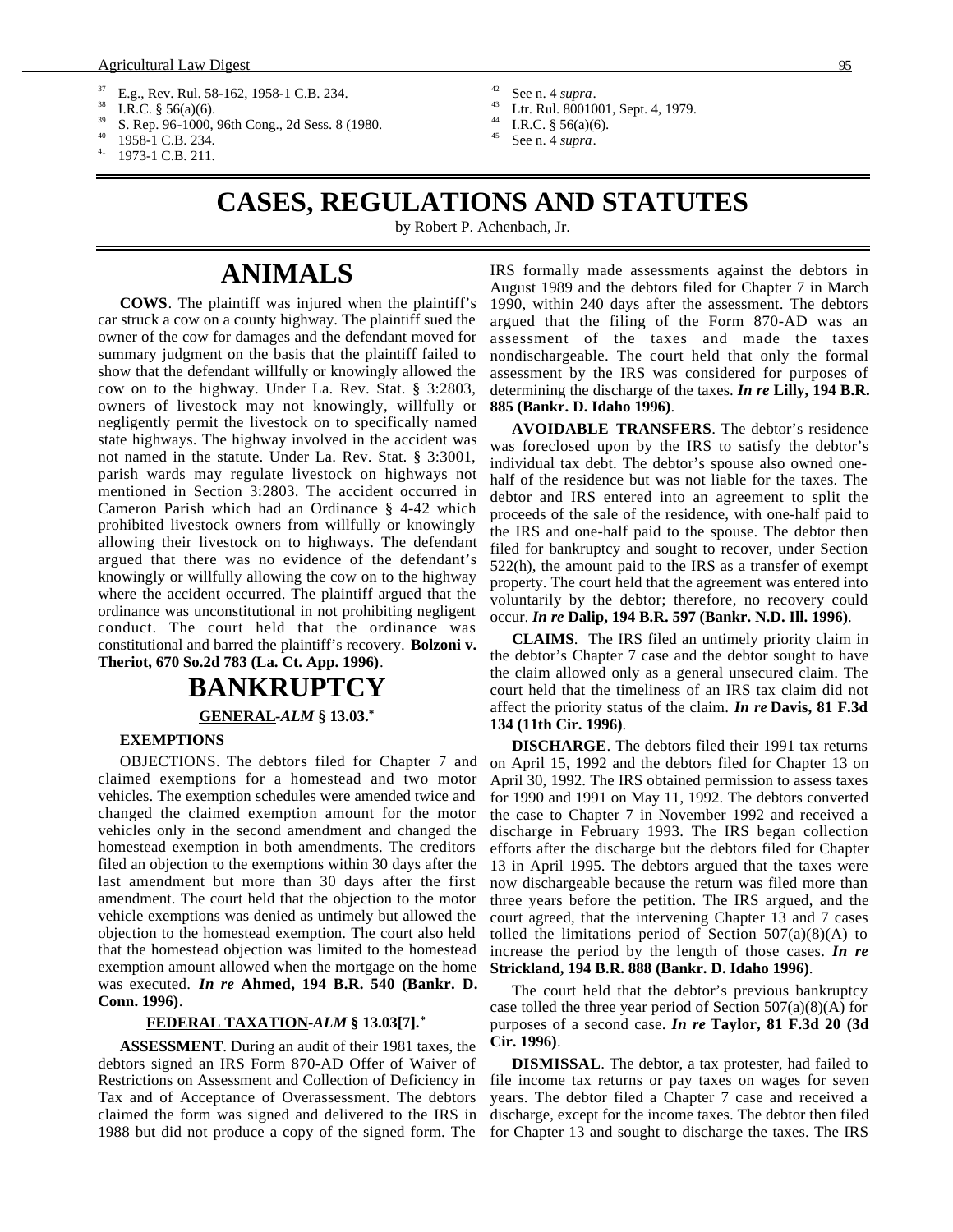moved to dismiss the case for bad faith. The court held that failure to file returns and pay wages and the failure of the debtor to provide for any payment of the taxes in the Chapter 13 plan were sufficient cause to dismiss the case for bad faith filing. *In re* **Greatwood, 194 B.R. 637 (Bankr. 9th Cir. 1996)**.

**REFUND**. In an effort to pay employment taxes owed by the debtor's business, the debtor sold the business and paid the IRS from the sale proceeds an amount based on what an IRS agent stated was the amount owed. In spite of this, the IRS continued to assess interest and penalties on additional employment taxes owed by the business. When the debtor filed for bankruptcy, the IRS filed a claim for the amount of taxes, interest and penalties still owed. The debtor presented the evidence of the payment from the sale proceeds and the IRS failed to provide any evidence of how the proceeds were applied, if at all, to the debtor's taxes. The Bankruptcy Court held that the debtor provided sufficient evidence to rebut the IRS claim and disallowed the claim. The appellate court reversed, holding that the burden of proof remained with the debtor to rebut the IRS claim. *In re* **Ford, 194 B.R. 583 (S.D. Ohio 1996),** *rev'g***, 168 B.R. 173 (Bankr. S.D. Ohio 1994)**.

**SECURED CLAIMS**. The debtors filed for Chapter 13 and the IRS filed a claim for taxes which was partially secured. The debtors' plan provided for payment of the secured tax claim to the extent the claim was secured by nonexempt property. Citing *In re Barbier, 896 F.2d 377 (9th Cir. 1990)*, the IRS argued that the claim was to be considered secured to the extent of all property subject to the prepetition tax lien. The court agreed, holding that a claim was secured to the extent of all property in which the estate had an interest on the date of the petition, which would include property which the debtors would later claim as exempt. *In re* **May, 194 B.R. 853 (Bankr. D. S.D. 1996)**.

# **CONTRACTS**

**SALE OF GOODS**. The plaintiffs entered into a contract to purchase 10 emu chicks from the defendants. The defendant delivered only one healthy chick and the plaintiffs sued for damages. The trial judge refused to allow jury instructions involving damages allowed under the UCC because (1) the transaction was not between merchants and (2) emu chicks were not goods for purposes of the UCC. The jury awarded the plaintiffs damages and the defendants appealed. On appeal, the plaintiffs conceded the error of the first point. The court reversed the jury verdict and held that emu chicks were goods for purposes of the UCC and that the instructions concerning UCC measure of damages should have been allowed. **Sanders v. Barton, 670 So.2d 880 (Ala. 1995)**.

## **FEDERAL AGRICULTURAL PROGRAMS**

**GRAIN STANDARDS**. The Grain Inspection, Packers and Stockyards Admin. (GIPSA) has adopted as final regulations amending the grain standards for barley to include two classes, malting barley and barley; to remove the U.S. Choice grade for two-row malting barley; and to revise several grading procedures and inspection standards.

The GIPSA has announced that the new barley standards will not be implemented until June 1, 1997. **61 Fed. Reg. 24663 (May 16, 1996)**.

**HERBICIDES**. See **Dickman v. Du Pont de Nemours & Co., 663 N.E.2d 507 (Ill. Ct. App. 1996)** under **Products Liability** *infra*.

**IRRADIATION**. The APHIS has issued a policy statement concerning the use of irradiation as a treatment for plant pests of quarantine significance. **61 Fed. Reg. 24246 (May 15, 1996)**.

**PERISHABLE AGRICULTURAL COMMODITIES ACT-***ALM* **§ 10.05[2].\*** In 1986, the debtor, a perishable agricultural commodities dealer subject to PACA, purchased several interests in a marketing terminal cooperative which entitled the debtor to lease shops in the terminal market. In 1989 and 1991, the debtor purchased perishable agricultural commodities from several sellers who were not paid for the produce. The sellers filed notices of intent to claim part of the PACA trust before the debtor filed for bankruptcy. The sellers sought to include in the PACA trust, the proceeds from the bankruptcy trustee's sale of the terminal shops' interests held by the debtor. The sellers argued that the rent paid for the shops was derived from the sale of the produce purchased from the sellers. The District Court held that the interests themselves could not be subject to the PACA trust because the interests were purchased before the commodities were purchased from the sellers. In addition, the rent payments were not included in the PACA trust because the payments were bona fide and made in the normal course of business. In reversing and remanding the District Court decision, the appellate court held that the PACA trust, once established by a sale on credit, continued until all unpaid sellers were paid, even though the unpaid sellers changed over time. This made the PACA trust's existence independent of each commodity transaction but also terminated the trust once all unpaid sellers were paid. Therefore, the court reasoned, the interests purchased by the debtor could be subject to the PACA trust if any unpaid sellers existed when the interests were purchased, the interests were purchased with PACA trust assets, and the PACA trust did not terminate for any period after the interests were purchased. The case was remanded to determine whether these factors existed. *In re* **Kornblum & Co., Inc., 81 F.3d 280 (2d Cir. 1996),** *rev'g and rem'g***, 177 B.R. 187 (S.D. N.Y. 1995)**.

## **FEDERAL ESTATE AND GIFT TAX**

**GIFT-***ALM* **§ 6.01.\*** The decedent and spouse gave their son \$72,000 in exchange for title to the son's house, although the son and spouse continued to live in the house. The decedent and spouse claimed deductions attributed to the property and paid property taxes on the property. The son decided to sell the house and the decedent and spouse transferred the house to the son for no consideration before the sale occurred. The decedent filed a gift tax return for the transaction, valuing the gift at the fair market value of the house, based on the sale price to the third parties. The estate argued that the transfer of title back to the son was not a gift because the son retained possession of the house and, under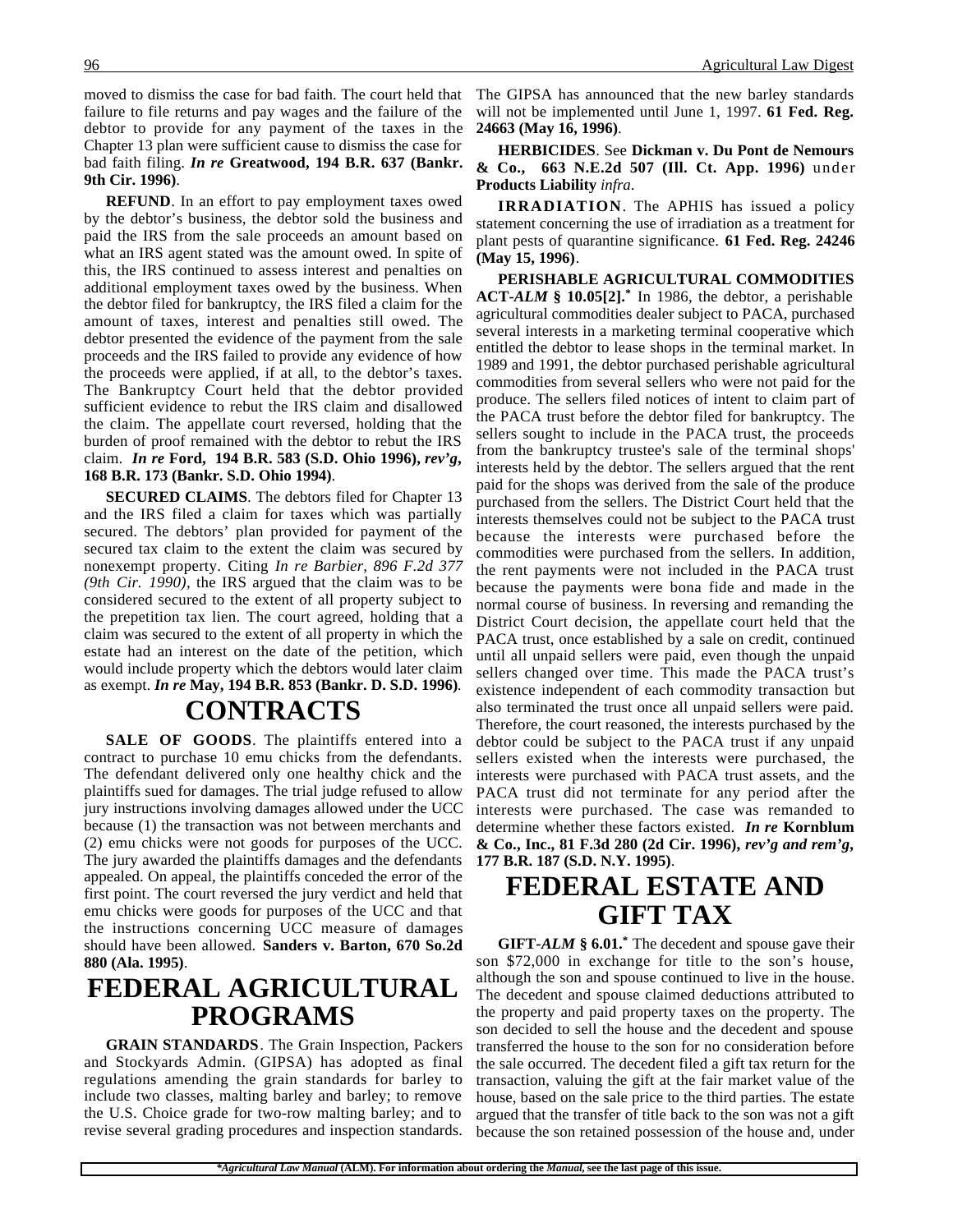I.R.C. § 2036(a) would have had to include the house in the son's estate for estate tax purposes. The court cited *Estate of Durkin v. Comm'r, 99 T.C. 561 (1992)* for three factors in holding that the decedent's estate was barred from challenging the gift tax treatment of the transaction: (1) the decedent had filed a gift tax return consistent with a gift transaction, (2) the decedent had treated the first transaction as a sale and the second as a gift in local records, and (3) the tax treatment of the transactions was challenged only after an IRS audit. **Estate of Corbett v. Comm'r, T.C. Memo. 1996-255**.

**REFUNDS**. The decedent's estate filed and received an extension to file the federal estate tax return. Prior to the new due date, the estate made a payment of \$30,000 designated as an estimated estate tax payment. On the new due date, the estate filed a Form 706 which listed the values of estate property but did not include any schedules to support the valuations. The form was accompanied by a \$15,000 check and a letter explaining that the estate was complicated such that final asset values could not be determined and that an amended return would be filed if necessary. Over five years later, the estate filed an amended return which claimed a refund. The court held that the filing of the Form 706 was sufficient to start the limitation periods for refund requests under I.R.C. § 6511(b)(2)(A). **Zeier v. United States, 80 F.3d 1360 (9th Cir. 1996)**.

### **FEDERAL INCOME TAXATION**

**AUDITS**. The IRS has issued a Market Segment Specialization Program (MSSP) audit guide for auditing of cattle auction barns to detect schemes to underreport cattle sale income from cash transactions. **IRS' Market Segement Specialization Program Training Guide-- Cattle Auction Barns, 96 ARD 108-3**.

The IRS has announced a three part test for determining whether a Field Service Advice (FSA) or Technical Advice Memorandum (TAM) should be requested by field agents. Under the first factor, an FSA would be best if the issue is still undergoing factual development. An FSA would also be more appropriate if the requested information applied to case development or strategy. The third factor favors a TAM if the issue is novel or complex. **Field Service Advice/Technical Advice—Summary of Chief Counsel Notice, 96 FED (CCH) ¶ 46,409**.

**CASUALTY LOSSES**. The taxpayer suffered damages to business property in an earthquake which was declared a disaster by the President. The taxpayer wanted to make an election under I.R.C.  $\S$  165(i)(1) to have the losses deducted in the prior tax year but the tax advisor was misinformed as to the election deadline. The taxpayer sought an extension of time to file the election. The IRS granted the extension because the taxpayer's actions were always consistent with the intent to make the election, the taxpayer's actions were reasonable, and the government's interests were not jeopardized by granting the extension. **Ltr. Rul. 9622020, Feb. 24, 1996**.

SMALL BUSINESS STOCK. The IRS has issued proposed regulations which permit a corporation to redeem a de minimis amount of small business stock without violating the anti-evasion rules of I.R.C. § 1202(c). The proposed rules also allow redemptions which are unlikely to result in evasion of the original issue requirement, such as redemptions upon termination of the shareholder's employment or upon the shareholder's death, disability or mental incompetency. The proposed rules allow redemptions where the shareholder sells stock to an employee. **61 Fed. Reg. 28821 (June 6, 1996)**.

**COURT AWARDS AND SETTLEMENTS-***ALM* **§ 4.02[14]**. \* The taxpayer sued a former employer for wrongful discharge, breach of contract and violation of RICO. After the jury found that the discharge was improper, the taxpayer and employer negotiated a settlement which allocated a portion of the payment to the wrongful discharge claim. The Tax Court held that the taxpayer would be allowed to exclude the payments for wrongful discharge based on the settlement allocation because the settlement was reached by arm's length negotiations by adverse parties. The appellate court reversed, holding that under *Commission v. Schleier, 115 S. Ct. 2159 (1995)*, the award was included in gross income because the settlement was not received on account of personal injuries. The decision is designated as not for publication. **McKay v. Comm'r, 96-1 U.S. Tax Cas (CCH) ¶ 50,279 (5th Cir. 1996),** *rev'g***, 102 T.C. 465 (1994)**.

**EMPLOYMENT BENEFITS**. The IRS has adopted as final regulations governing the eligibility of reimbursed working condition fringe benefits for exclusion from an employee's gross income where the benefits are not deductible in full or part by the employer. Specifically, the regulations allow reimbursed meal and entertainment expenses which qualify as working condition fringes to be excluded even though the employer may only deduct 50 percent of such expenses. The same rule applies for club memberships and payment of travel expenses of an employee's spouse. **61 Fed. Reg. 27005 (May 30, 1996)**.

**HOBBY LOSSES**. The taxpayer was a surgeon who also spent about 10 hours a week in breeding, training and riding "cutting horses," primarily for competition. For the ten years of this activity, the taxpayer had some income but only net losses. The court held that the taxpayer was not entitled to deduct expenses in excess of income from the cutting horse activity because the activity was not entered into with an intent to make a profit since (1) the taxpayer failed to make any market study of the profitability of such an activity, (2) the taxpayer failed to maintain complete and accurate records, (3) the taxpayer had to rely on others for any expertise in the business, (4) the taxpayer's involvement in the activity was primarily riding the horses in competition and for pleasure, (5) the taxpayer presented no evidence that the assets of the activity would appreciate in value sufficient to recover the losses incurred, (6) the activity sustained several years of consistent losses, and (7) the taxpayer had substantial income from other activities. The taxpayer was also assessed penalties for substantial understatement of tax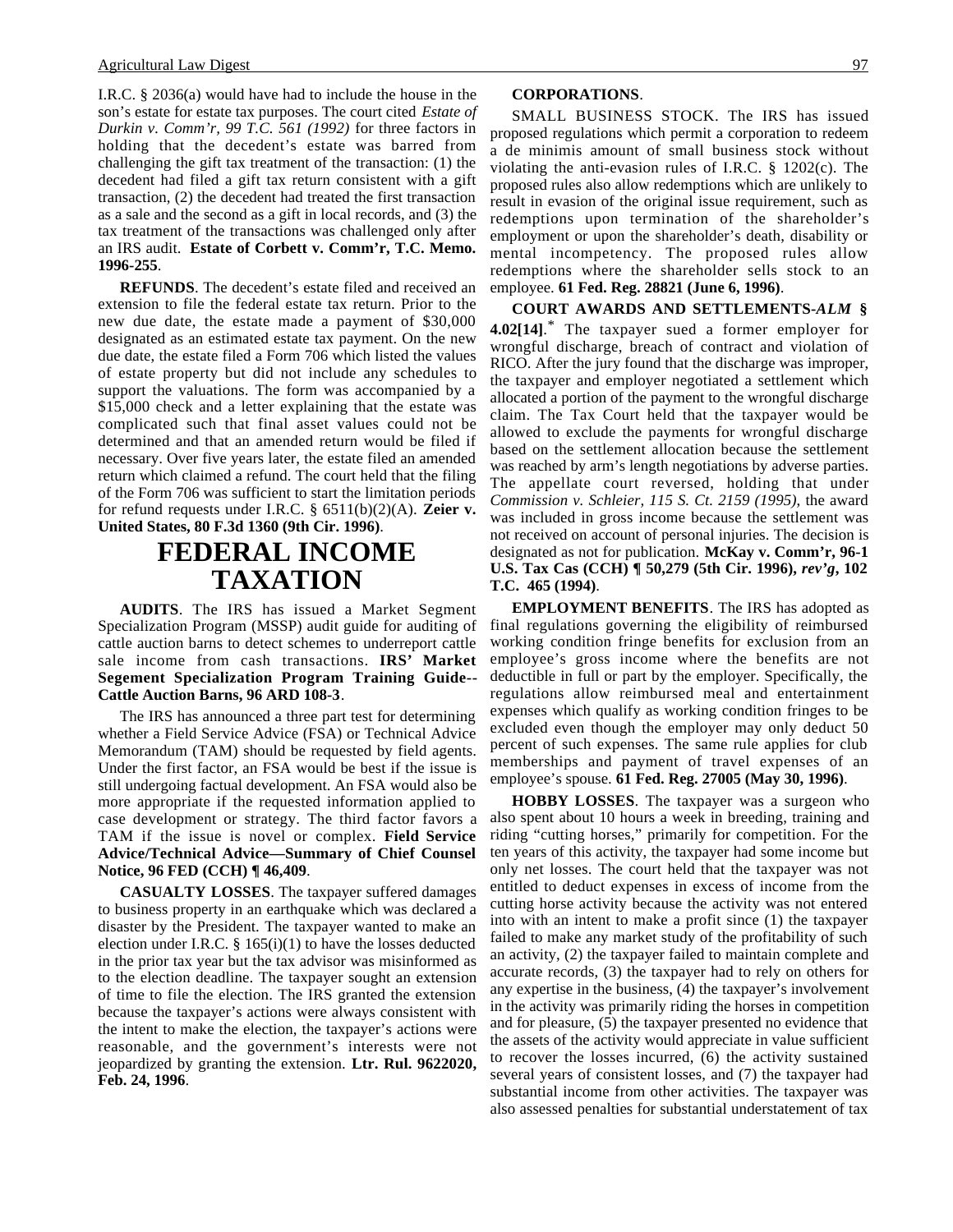**Memo. 1996-259**.

**LIKE-KIND EXCHANGES**. The taxpayer owned a business property and wanted to sell it in a like-kind exchange. The buyers of the property agreed to participate in a three-party exchange and the property was transferred to the buyers in 1988 for no consideration. Within 45 days after the transactions, the taxpayer identified 19 properties which were suitable for an exchange and six properties were transferred through third party facilitators to the taxpayer. However, the transfers did not start until April 25, 1989 and were completed in June 1989, all after the taxpayer's filing of the 1988 federal tax return. Under I.R.C. § 1031(a)(3), the replacement property must be acquired within the earlier of the due date (including extensions) of the tax return for the year of the first transfer or 180 days after the transfer. The taxpayer argued that, because a four month automatic extension was possible, the due date determination should have been made based on the possible extension. The court held that the extension increase was available only if the taxpayer actually applied and met the requirements for the extension. The court noted that, although the extension was automatic, the extension still had some requirements to be met before the extension occurred. Therefore, the transfers were not eligible for like-kind exchange treatment. The transfers, however, were held to be eligible for installment treatment. **Christensen v. Comm'r, T.C. Memo. 1996-254**.

#### **PARTNERSHIPS-***ALM* **§ 7.03.\***

LIMITED LIABILITY COMPANIES. Two corporations formed a limited liability company under the Louisiana Limited Liability Company Act with each corporation owning 50 percent of the LLC. The IRS ruled that the LLC was taxable as a partnership because (1) the LLC lacked centralized management since, under the LLC agreement, the LLC was to managed by the members, and (2) the LLC lacked continuity of life since the LLC agreement required the dissolution of the LLC by the death, bankruptcy, incompetency or withdrawal of a member unless a majority of the remaining members agreed to continue the LLC. **Ltr. Rul. 96220007, Feb. 21, 1996**.

TERMINATION. The IRS has issued proposed regulations governing the effect of a termination of a partnership caused by the sale or exchange of 50 percent or more of the total interests in partnership capital and profits. The proposed regulations provide that, upon the termination, the partnership is deemed to have first transferred all of its assets and liabilities to a new partnership in exchange for an interest in the new partnership. The terminated partnership is deemed to have immediately thereafter distributed the interest in the new partnership to the purchasing partner and other remaining partners in liquidation of the old partnership, either for continuation of the business or dissolution. **Prop. Treas. Reg. § 1.708-1(b)(1)(iv)**. Previously, the termination was deemed to result in a distribution of the partnership *assets* to the purchasing and remaining partners. The new rule means that there is no longer the possibility of gain under I.R.C. § 731(a), no change in the basis of partnership assets, and no new fiveyear period for purposes of I.R.C.  $\S$ § 704(c)(1)(B), 737. I.R.C. § 704(c) property held by the terminated partnership continues as I.R.C. § 704(c) property in the new partnership.

and an accuracy-related penalty. **Daley v. Comm'r, T.C.** Regulations under I.R.C. §§ 704, 731, 737 were also changed to reflect the new rules. **61 Fed. Reg. 21985 (May 13, 1996)**.

> **PASSIVE ACTIVITY LOSSES**. The IRS has released a revised Market Segment Specialiazation Report audit guide for passive activity losses. **IRS's Market Segment Specialiazation Program Training Guide—Passive Activity Losses, IRPO ¶ 216,001**.

> **PENSION PLANS**. The IRS has issued revised Forms 5300, 5303, 5307 and 5310 for requests for determination letters for qualified employee benefit plans. The revised forms include Schedule Q which satisfies the attachments required by *Rev. Proc. 93-39, 1993-2 C.B. 513*.

> A corporation established a deferred compensation plan intended to be an eligible deferred compensation plan under I.R.C. § 457(a). The benefits of the plan were available to participating employees in the event of retirement, separation from service or for unforeseeable emergencies. The plan funds were held in a trust which provided that the trust funds were subject to the claims of the employer's general creditors; thus, in the case of bankruptcy, the plan funds would be paid first to the employer's creditors. The IRS ruled that the deferred compensation placed in the plan would be income to the employees when distributed or otherwise made available for the employees' use. **Ltr. Rul. 9622021, Feb. 28, 1996**.

### **INSURANCE**

**COVERAGE**. The plaintiffs had joined together to raise sheep and decided to do some custom sheep feeding for another corporation. As the plaintiffs were starting their joint effort, the plaintiffs talked to the defendant's agent about insurance coverage for their sheep operation. Although there was some discussion of whether the plaintiffs would be engaging in any custom feeding, the plaintiffs had not begun any custom feeding at the time of the insurance application. The testimony from the parties involved in the application was inconclusive on this point but the court found that the plaintiffs could not have had any expectation of coverage of their custom feeding operation. An ice storm hit the plaintiffs' area after the plaintiffs accepted over 1,000 sheep from another corporation and many of the sheep were lost. The corporation sued the plaintiffs for breach of contract and was awarded damages. The plaintiffs sought contribution from the defendant insurance company under the policy. The case was complicated somewhat by the fact that the insurance policy was not delivered to the plaintiffs until after the disaster. The court held that the insurance policy did not provide coverage for the plaintiffs' liability under the contract because the policy only covered property damage and the plaintiffs had no reasonable expectation that the policy would cover personal liability for the custom feeding operation. **Ide v. Farm Bureau Mut. Ins. Co., 545 N.W.2d 853 (Iowa 1996)**.

### **MORTGAGES**

**REDEMPTION**. The debtors owned six tracts of farm land which became subject to a judgment lien to satisfy a loan from the creditor. The debtors filed for Chapter 7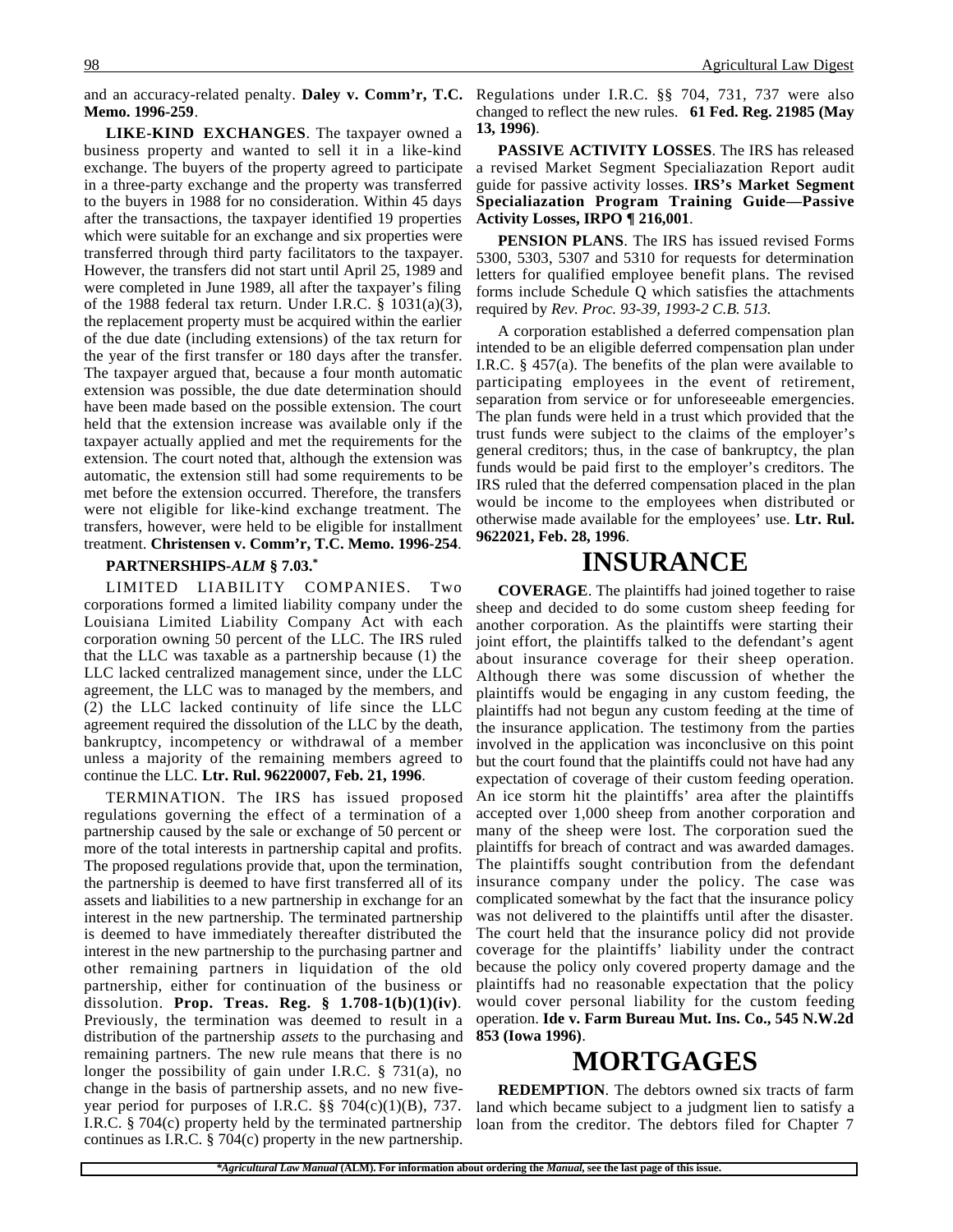bankruptcy and the creditor obtained relief from the fence. **Wurzelbacher v. Colerain Twp. Bd., 663 N.E.2d** automatic stay to pursue foreclosure of the judgment lien. The land was sold at a foreclosure sale, but before the right of redemption period expired, several third parties deposited funds with the clerk of court for the debtors to use to redeem the properties. The bankruptcy trustee indicated that the funds may be included in the bankruptcy estate. The creditor argued that the deposited funds were insufficient for redemption because (1) the trustee could recover the funds from the creditor for inclusion in the bankruptcy estate and (2) any of the third parties could withdraw their funds. Before the trial court confirmed the sale, denying the redemption, the bankruptcy trustee filed an abandonment of the properties involved. The appellate court reversed the denial of the redemption, holding that (1) the trustee's abandonment of the property placed all rights of redemption with the debtors and (2) a debtor may use funds from third parties to make a redemption. **Farm Credit Services v. Dues, 663 N.E.2d 379 (Ohio Ct. App. 1995)**.

#### **PRODUCTS LIABILITY**

**HERBICIDE**. The plaintiff purchased the herbicide Canopy, manufactured by the defendant, and applied the herbicide to soybean crops. The herbicide was advertised by print and by the local dealer as allowing a farmer to plant corn on treated fields in following crop years. The plaintiff alleged that the herbicide had a carryover effect which damaged subsequent corn crops. At trial the defendant moved to exclude all evidence of the herbicide label, arguing that all questions concerning the label were federal questions and the state court had no jurisdiction over federal questions. In the appeal of the trial court judgment for the plaintiff, the defendant argued for the first time that FIFRA preemption deprived the state court of jurisdiction over the case. The court held that FIFRA has no provision giving federal courts exclusive jurisdiction over claims involving FIFRA. The court also held that the issue of FIFRA preemption was an affirmative defense which was required to be raised at the trial level; therefore, the defendant had waived this defense after the trial judgment was entered. **Dickman v. Du Pont de Nemours & Co., 663 N.E.2d 507 (Ill. Ct. App. 1996)**.

#### **PROPERTY**

**FENCES**. The plaintiffs wanted to build a 650 foot partition fence between the plaintiffs' and defendants' properties. The plaintiffs sought a ruling from the township board of trustees that the defendants should contribute onehalf of the cost of the fence. The plaintiffs provided only nonexpert personal opinion that the cost of the fence to the defendants was less than the increase in property value to the defendants' property. The defendants also offered only personal nonexpert testimony that the fence would not add any value to their property. The defendants claimed that the fence would not add any value because the defendants did not have any livestock on the property. Under Ohio law, livestock owners were prohibited from allowing livestock to run at large. The court held that the defendants provided sufficient evidence to uphold the trustees' ruling that the defendant was not required to contribute to the cost of the

**713 (Ohio Ct. App. 1995)**.

## **WORKERS' COMPENSATION**

**STATUTORY EMPLOYEE**. The plaintiff worked as an itinerant "ring man" for livestock auctions around the country. The plaintiff would work for the defendants about three times a year for five to six days at a time. The defendants were livestock and exotic animal dealers and part of the business was an auction of the animals. The plaintiff was performing the services as a ring man for an exotic animal auction held by the defendants when the plaintiff was injured by one of the animals being auctioned. The plaintiff sued the defendants for negligence and strict liability. The defendants claimed that the plaintiff was a statutory employee entitled only to workers' compensation benefits. The court held that the plaintiff was a statutory employee because (1) the plaintiff's services were performed under a contract, (2) the injury occurred on the employer's premises, and (3) the work performed by the plaintiff was within the usual course of the defendants' business. **Zerebco v. Lolli Bros. Livestock Market, 918 S.W.2d 931 (Mo. Ct. App. 1996)**.

#### **ZONING**

**AGRICULTURAL USE**. The defendant owned a 23 acre farm on land zoned residential. The defendant used the farm primarily for boarding horses, breeding rabbits, growing hay and offering pony rides. The defendant began offering hayrides to the general public, incorporating holiday themes into the rides. For Halloween, the ride involved music and lights in the woods and actors portraying a variety of Halloween figures. Part of the defendant's barn was used as a pre- and post-ride lounge and included vending and game machines. After complaints from neighbors, the county zoning inspector ordered the defendant to cease and desist the haunted Halloween rides and to stop serving food. The defendant argued that hayrides were included in the definition of agricultural use and that Ohio Rev. Code § 519.21 prohibited zoning restrictions on agricultural use of property. The court held that although hayrides were normally included in the definition of agricultural use, the defendant's hayrides had expanded to something which was no longer compatible with an agricultural use. The court noted that the loud noises and lights disturbed the neighbor's animals. **Columbia Twp. Bd. Of Zoning Appeals v. Otis, 663 N.E.2d 377 (Ohio Ct. App. 1996)**.

# **CITATION UPDATES**

**Greene v. U.S., 79 F.3d 1348 (2d Cir. 1996),** *rev'g***, 864 F. Supp. 407 (S.D. N.Y. 1994)** (gifts of commodity futures contracts) see p. 67 *supra*.